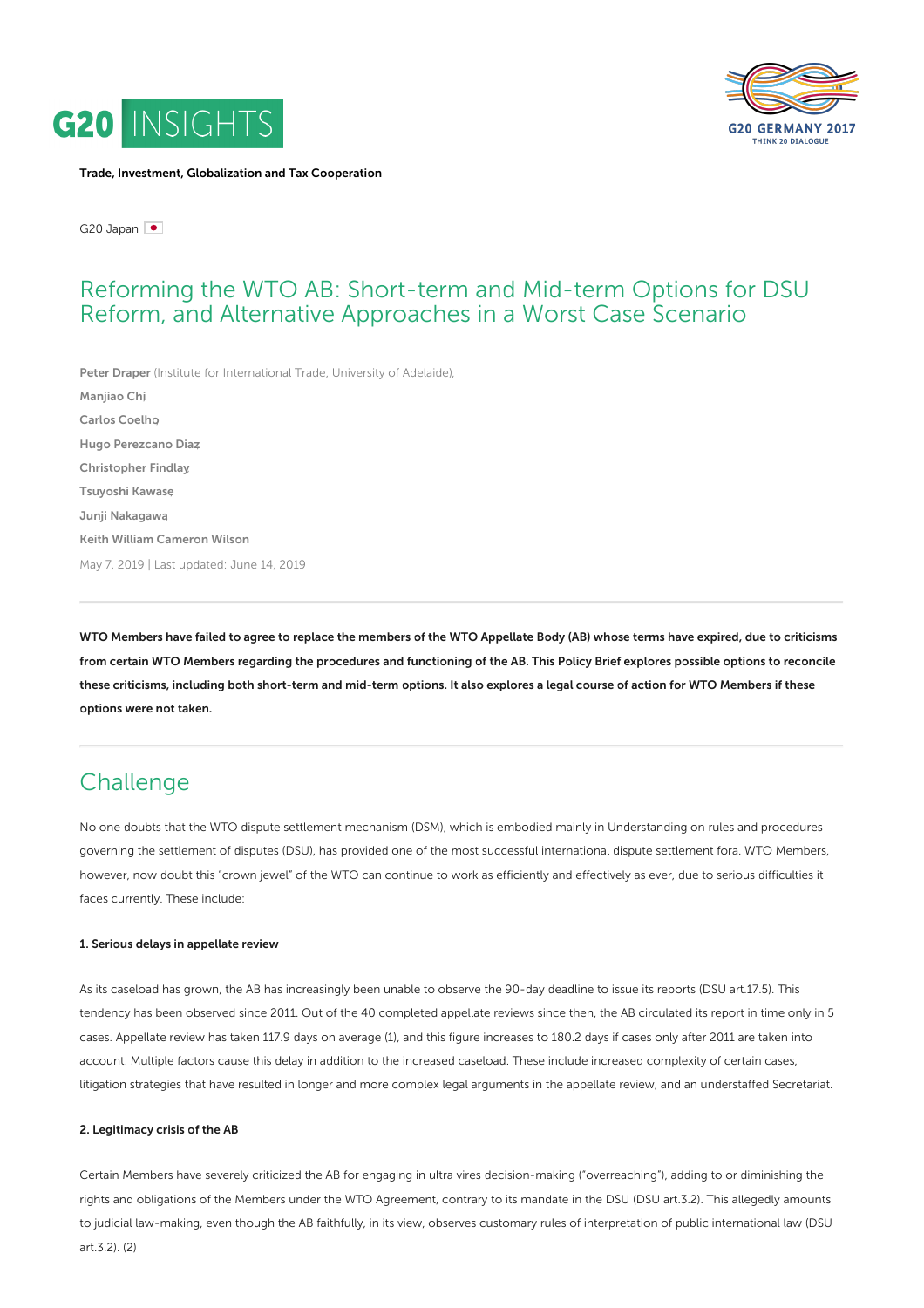In one case, the AB was also accused of a lengthy obiter dictum, which is allegedly an "advisory opinion" beyond the AB's mandate (3). The AB also inevitably discusses issues unnecessary for the resolution of a specific dispute, since the DSU art.17.12 requires it to address every issue raised by an appellant and/or an appellee. Another cause of concern for certain WTO members is that these interpretations and judicial opinions are treated as precedent to be generally followed in subsequent cases. (4)

The so-called "Rule 15 issue"(5) is another reason for the legitimacy crisis of the AB. Certain Members believe outgoing AB members should not, without authorization by the Dispute Settlement Body (DSB), continue to serve on appeals that they were assigned to before the expiration of their term of appointment (6). All these concerns have served to undermine the legitimacy of the AB.

#### 3. Impasse over appointment of the AB members

The two sets of concerns above have resulted in a disagreement among WTO Members over filling vacancies on the AB. Mr. Shree Baboo Chekitan Servansing, who completed his first term in September 2018, was the fourth member to have left the AB without a replacement appointment being made. Now the AB has only three members, which is the minimum that the DSU requires to compose a division to review a case. The terms of two of them, Messrs. Thomas Graham and Ujal Singh Bhatia, will expire on December 11, 2019, which means the AB is at the brink of effectively becoming defunct. Outstanding cases are also increasing.

At the same time, we observe that recent trends towards protectionism and unilateralism have resulted in an increasing number of disputes being brought to the WTO. 39 complaints were brought before the DSB in 2018. This number is the 3rd largest since the establishment of the WTO. In addition to these new disputes, 14 appeals were currently pending as of March 1, 2019.

### Proposal

The authors appreciate the contribution that the AB has made to promoting a more transparent, predictable and stable world trade order over the past 24 years. The authors believe that it is essential to ensure judicial independence of the AB, and that political interference by WTO Members should be avoided in addressing DSU reforms.

At the same time, the authors believe that it is imperative to strike an appropriate balance between judicial independence of the AB and proper policy space of Members through legitimate reform proposals. While the authors by no means take the package of criticisms of the AB as a given, they are nevertheless sympathetic to a range of concerns expressed, primarily though not exclusively by the US.

The authors urge, as a priority at the forthcoming G20 Summit in Osaka, that G20 leaders take the first step towards the ultimate goal of achieving institutional and procedural reform of the WTO DSM. For this purpose, the authors would like to present several policy options in this Policy Brief in relation to: (1) Institutional and Procedural Reform of the DSU; and (2) Alternative Approaches, if the deadlock remains.

#### 1. Institutional and Procedural Reform of the DSU

#### Background

Despite cynicism and pessimism regarding prospects for drastic reform of the WTO DSM, it is imperative for WTO Members, including all the G20 economies, to make strenuous and good faith efforts to normalize the system. Indeed, WTO Members may find themselves in a worst case scenario where, faced with measures that have been found by a panel to be in breach of the WTO agreements and unable to pursue an appeal, they feel compelled to counter such measures if they are not withdrawn. However, such a situation would seriously undermine the WTO and its dispute settlement regime. WTO Members should step-up and face the necessity of institutional and procedural reforms of the WTO DSM.

Many WTO specialists have published proposals for possible solutions since the AB crisis emerged (7). Some WTO members, including Australia, China, Chinese Taipei, EU, and Honduras also submitted communications regarding potential DSU reforms and solutions to the current AB crisis. The authors believe that these include a number of useful suggestions.

Among these proposals, a communication submitted last December by the EU and eleven co-sponsors including China, India, and four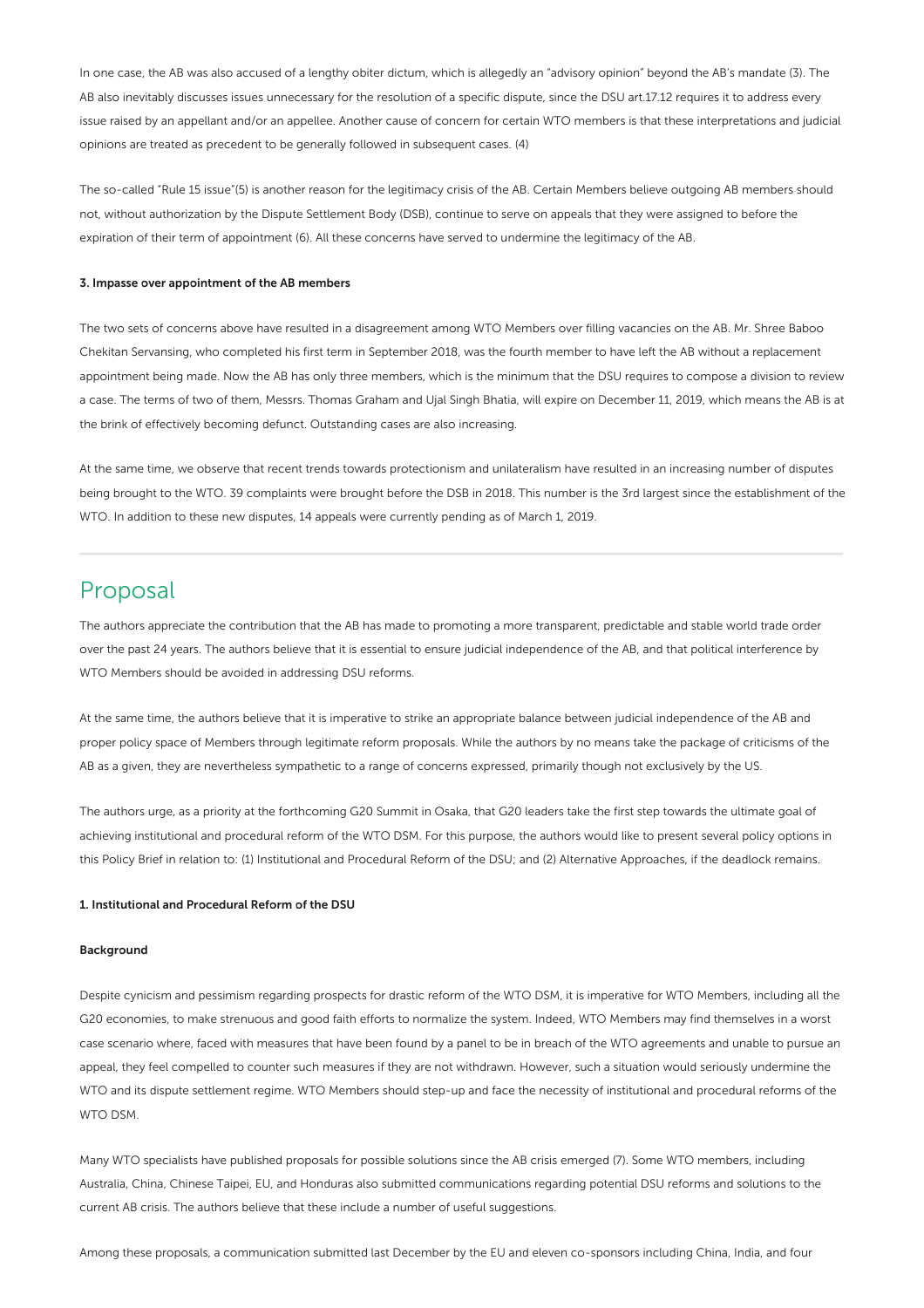other G20 economies (8) is a good basis for our discussion. The communication includes; (i) transitional rules for outgoing AB members, (ii) the issue of 90-day deadline, (iii) the meaning of municipal law as an issue of fact, (iv) findings unnecessary for the resolution of the dispute, and (v) the issue of precedent. Items (i) through (iv), in particular, seem sound and relatively feasible due to their technical nature, and fit for "early harvest".

All these proposed amendments address aspects of the "overreach" concerns, and should generally find broad acceptance among WTO Members including G20 economies. The communications by other WTO members largely follow this classification of issues and supplement the proposals by the EU and the cosponsors, which we will, therefore, review one by one below.

#### DSU Reforms that are feasible in the short to mid-term

#### (i) Transitional rules for outgoing AB members

The EU and co-sponsors suggest an amendment to the DSU by inserting a rule that "an outgoing AB member shall complete the disposition of a pending appeal in which a hearing has already taken place during that member's term." The authors support the basic idea.

Alternatively, the authors would suggest a simpler approach without amendment of the DSU. Rule 15 of the Working Procedure of Appellate Review triggered the controversy, and a serious concern regarding the rule was that an outgoing member continues to serve on a pending appeal without authorization by the DSB. Therefore, the authors propose to replace the phrase "with the authorization of the AB and upon notification to the DSB" in Rule 15 with "with the authorization of the DSB".

Regarding this proposal, some might be concerned with a risk that, in some cases, the DSB might not reach "consensus" on continuation of service by an outgoing member. As Honduras proposes, WTO Members need to discuss the applicability of a negative consensus approach, or the consensus minus the parties to the pending appeal(s) (9).

On the other hand, the authors fully understand the concern of certain Members that it is undesirable and inappropriate to authorize unfettered continuation of service after the expiration of the term of an outgoing member. As Honduras proposes, in order to minimize the outgoing member's continued service and avoid last minute assignment of pending appeals, WTO Members could decide, for example, "[a]n AB member shall be able to continue to serve on cases where the oral hearing has occurred or started", or "[n]o member of the AB shall be assigned to a new appeal later than 60 days before the final date of his/her appointment." (10)

#### (ii) The issue of 90-day deadline

The essence of the EU and co-sponsors' proposal on this issue is to allow the AB to exceed the 90-day deadline with consent of the parties to the appeal. If the parties do not reach consensus on the extension, according to the proposal, the AB can exercise moderate discretion to propose to the parties to limit the scope of their appeals, or take appropriate measures to reduce the length of its report. Also, the EU and co-sponsors attempt to limit the burden of translating the report before the 90-day deadline. (11)

The authors believe that this proposal, together with detailed options presented by Honduras to ensure efficiency of the appellate review (12), is a useful starter for discussions. DSU art.3.3 provides, "[t]he prompt settlement…is essential to the effective functioning of the WTO". From this perspective, meeting the 90-day deadline is imperative for the AB. WTO Members should contrive an effective method for the timeline management.

At the same time, we should be careful in imposing limitations on the scope of the appeals, opportunities for disputing parties' written submissions and oral hearings, and the volume of the report. Dispute settlement in the WTO must not only be "prompt", but also be "positive" (DSU art.3.7), and the AB reports assist in clarifying the meanings of existing provisions of the WTO Agreement (DSU art.3.2). An excessive stress on brevity might harm these important aims and functions of both the AB and the DSM. The authors believe that it is essential for the WTO Members, in addressing the issue of the 90-day deadline, to strike a proper balance between "prompt settlement" and "positive solution" of disputes.

In addition, the authors feel it necessary to address this issue from a broader perspective. The length of each appellate review is a function of the workload of the specific case and resources available in the review. Taking into consideration the number of AB members and the legal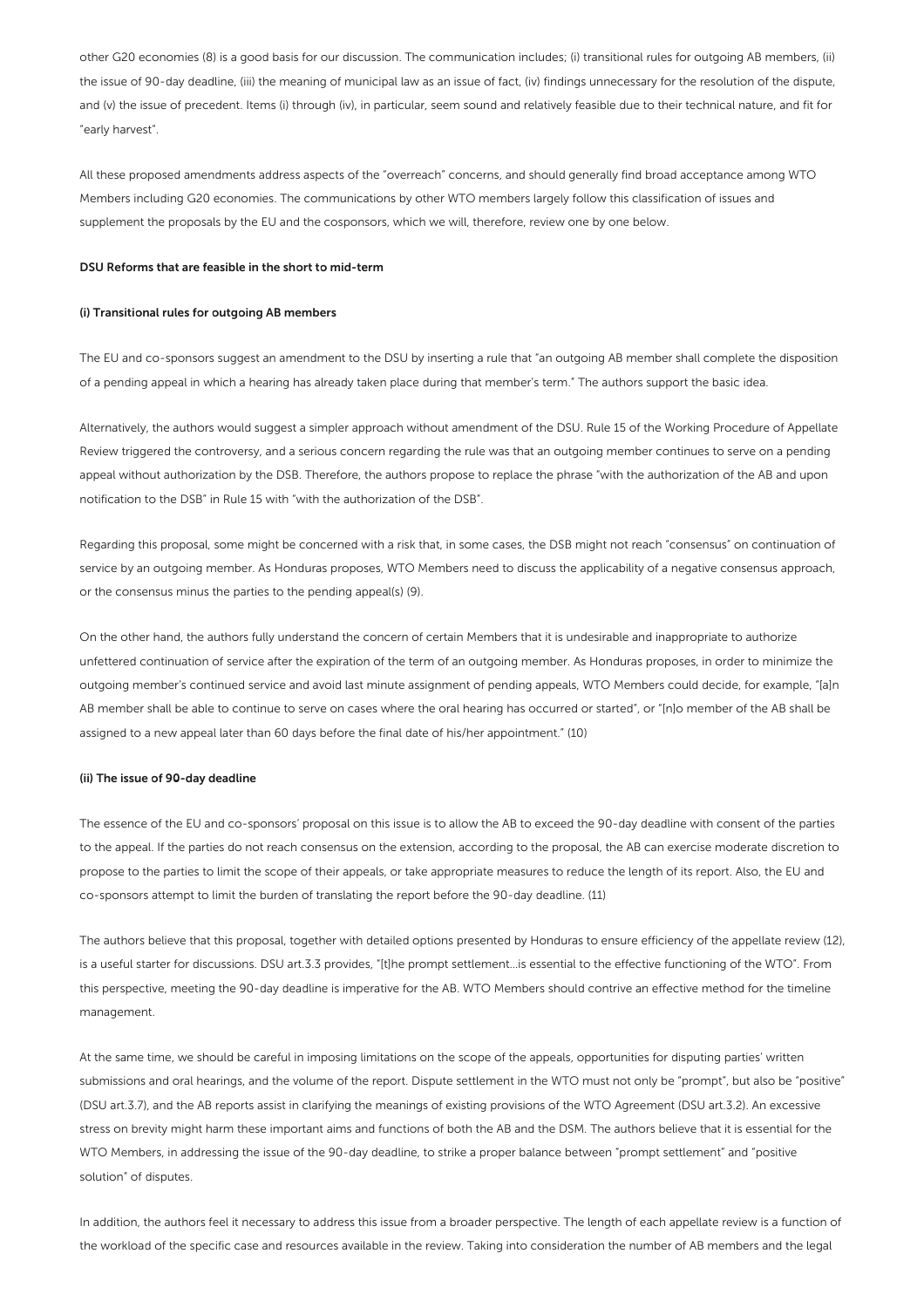officers in the Secretariat, the members' limited availability due to their part-time status, and increasing factual/legal complexity in recent appeal cases, it might not be practical to complete appellate review within the 90-day deadline. Setting a longer deadline, e.g., 120 days (13), or increasing human resources in the Secretariat could be more a realistic solution.

#### (iii) The meaning of municipal law as an issue of fact

The proposal by the EU and co-sponsors inserts in DSU art. 17.6 a new footnote to the effect that "issues of law" does not include the panel findings regarding the meaning of municipal measures of a party, but does include those regarding their legal characterization under the covered agreement, which is subject to the appellate review. This draft footnote codifies the interpretation of DSU art. 17.6 developed by the AB in its precedents (14). The authors agree with that approach.

#### (iv) Findings Unnecessary for the Resolution of the Dispute

DSU art.17.12 requires the AB to address "each of the issues" raised before it. It is a common understanding that this paragraph does not allow the AB to exercise so-called "judicial economy", i.e., abstention from reviewing the issues that are unnecessary for the resolution of the dispute. It renders the AB unable to take the minimalist approach with due deference to the policy space of WTO Members. To eliminate the deficiency, the EU and co-sponsors attempt to insert a phrase "to the extent necessary for the resolution of the dispute" into DSU art.17.12. The authors support this approach.

That said, the authors also believe that it is worth considering an interpretative approach to that effect. The AB once opined, though in the minority view, that it is its legal duty to address each of the issues before it, and in deciding how to address the issues, it is guided by the objectives of the "prompt settlement" of a dispute or "positive solution to a dispute". Thus, according to its view, the AB may decline to make specific findings regarding all issues raised on appeal, and address issues only to the extent necessary to ascertain that there was no need to rule on that particular issue in question. (15)

The approach taken by the minority view seems to interpret the duty of the AB under DSU art.17.12 in the light of DSU arts.3.3 and 3.7. In the authors' view, this is a sound contextual interpretation consistent with the Vienna Convention on the Law of Treaties (VCLT) art.31.1. If this interpretation is acceptable to WTO Members, the authors believe that EU and co-sponsors' goal in this respect could be achieved without amending the DSU art. 17.12

#### More ambitious reforms to be addressed in a longer term

#### (i) The issue of precedent

.

While items (i) through (iv) above are rather technical, item (v), i.e., the issue of precedent, is of a different nature.

The US expressed its concern (16) about the AB's opinion that security and predictability are the centerpiece of the WTO DSM and, therefore, that "absent cogent reasons, an adjudicatory body will resolve the same legal question in the same way in a subsequent case".(17)

While it is quite clear that there is no stare decisis in the WTO dispute settlement rules, a system of influential —albeit non-binding precedents has evolved since the days of the GATT 1947. Evidently, neither panel nor AB decisions happen in a vacuum. Panels have looked at and considered decisions issued by other panels before them on the same or similar issues since before the advent of the WTO, and the AB has looked not only to its own prior decisions, but, indeed, also to panel decisions in cases other than the one under review. "WTO jurisprudence" has become a term of art that reflects the system of influential precedents, which has undoubtedly contributed to the "security and predictability" of the DSM and, in turn, strengthened the world trading system.

A panel has emphasized the importance of the security and predictability of the multilateral trading system to private economic actors in the global market (18). The authors agree with the opinion. No private economic actors would appreciate inconsistent applications of the WTO Agreement. Thus, departure from prior decisions should not be taken lightly. It should be well thought out, clearly and thoroughly reasoned if it is to be persuasive. Therefore, recognizing the non-binding nature of prior decisions, the authors advise WTO Members to be cautious about any change that might weaken this unique body of precedents.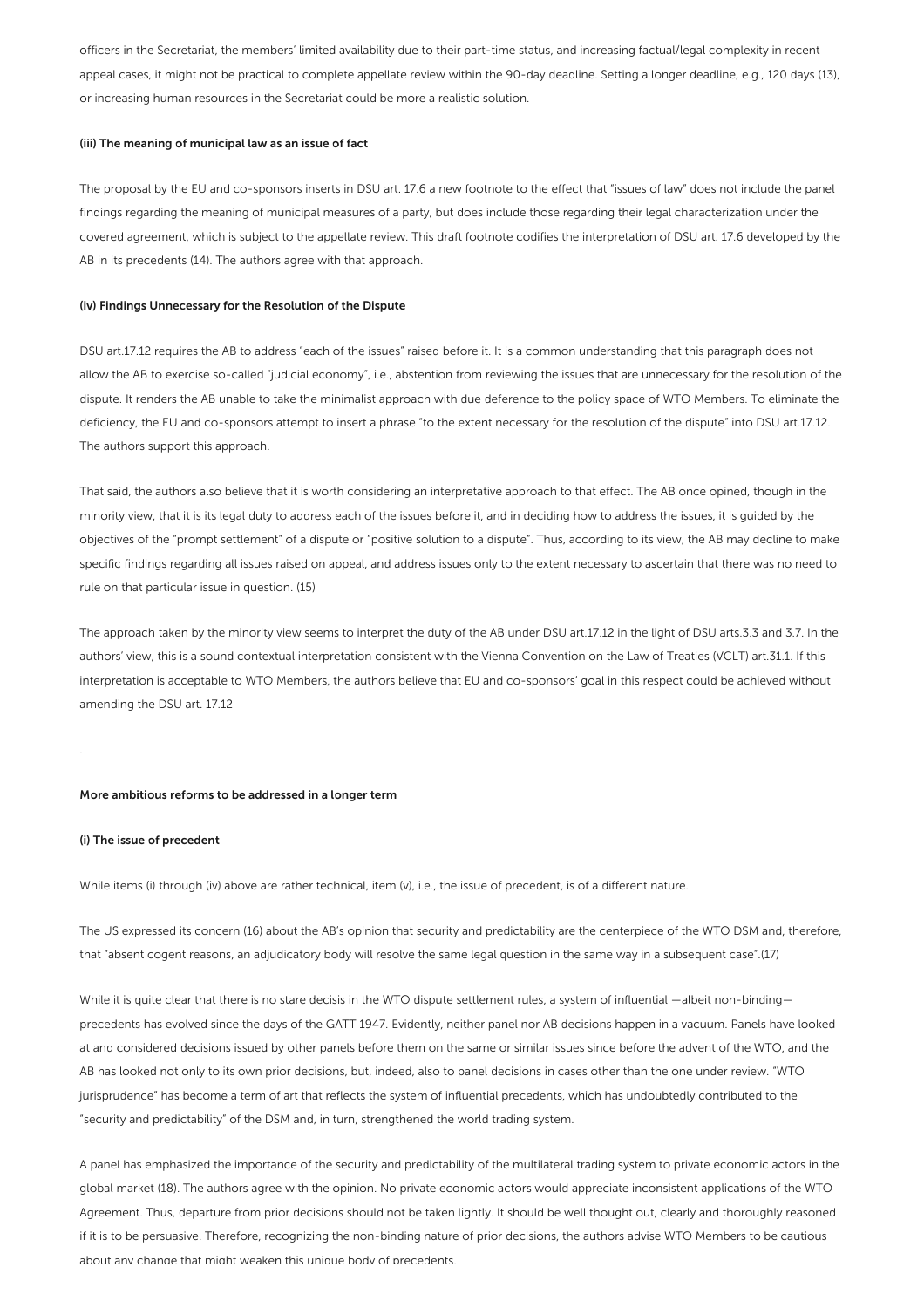As Honduras suggests, technically speaking, there may be ways to prohibit or limit the doctrine of precedent (19). The authors, however, expect WTO Members to weigh the pros and cons of such options, and carefully examine likely consequences of those options.

The EU and co-sponsors' proposal in this regard suggests holding an annual meeting between the AB and WTO Members to discuss "concerns with regard to some AB approaches, systemic issues or trends in the jurisprudence". The authors support the idea. As a first step, the AB and the WTO Members could discuss the concept of "a cogent reason" including, for example, what reason can be "cogent" and in what situation panels and the AB in subsequent cases are allowed to depart from earlier approaches to comparable issues.

The authors recognize that the proposal is far from fully accommodating the deep concern expressed by the US on judicial lawmaking through the precedent. However, as the authors discussed above, change in this practice could seriously undermine security and predictability in the world trading system. Therefore, the authors recommend WTO Members to establish a framework for regular exchanges of views between WTO Members and the AB.

#### (ii) Other issues in relation to "Judicial Activism" of the AB

In addition to the issue of precedent, we now face several other problems regarding the legitimate role of the AB. These include;

- appellate review of fact finding by a panel;
- legal interpretation in accordance with the customary international law;
- ‒ advisory opinion and abstract discussion regarding the WTO Agreement (obiter dicta):

Honduras has submitted a communication regarding these issues. It presents to WTO Members a variety of options designed to constrain the AB's role in the appellate review. These include mandatory judicial economy, a general prohibition on engaging in obiter dicta, and instructions on the interpretative approaches. (20)

While the authors agree that judicial activism by the AB is not desirable, they are worried that such a 'no-go zone' approach might result in excessive interference with, and undue chilling effects on the AB's review. Besides, it is difficult for WTO Members to successfully draft meaningful guidelines for appellate review regarding the above issues in the short-term, though such approach may potentially be more realistic than achieving agreements on textual amendments to the DSU. For instance, an interpretative approach is contingent upon a specific text before the adjudicator, and such a nuanced and subtle process cannot be codified in a general guideline in a clear-cut manner. The guideline must also be carefully drafted so as to be consistent with "customary rules of interpretation of public international law" (DSU art.3.2) embodied in the VCLT arts. 31 and 32. The authors would not say drafting such guidelines is impossible, but there is no doubt that it is formidable and quite time consuming. A more flexible approach is desired.

The crux of the issue is whether the AB accurately understands the shared view of WTO Members on the reach of the appellate review in a timely manner. For this purpose, the authors believe that a dialogue between WTO Members and the AB members on a regular basis, mentioned in (i) above, would be desirable on these issues as well. Through direct and frequent exchanges of views between the AB and WTO Members, the AB members could tailor the appropriate exercise of judicial discretion to meet the WTO Members' needs.

The authors' comments so far are not intended to deny the concerns of the US about judicial activism. The authors would not prejudge the appropriateness of the AB's manner of interpreting the covered agreements and exercising its judicial discretion. In this regard, Australia and its four co-sponsors proposed the immediate initiation of a solution-focused process allowing for targeted discussions between interested Members (21). The authors support this idea. WTO Members should review and discuss the matter without prejudice.

#### (iii) Reinforcing Independence of the AB

The other communication submitted by the EU, co-sponsored by China and India, contains more ambitious proposals; (a) independence of AB members, (b) efficiency and capacity to deliver, (c) transitional rules for outgoing AB members, and (d) the launch of the AB selection process (22). All of these are the attempts to reinforce independence and autonomy of the AB. For certain G20 economies, these proposals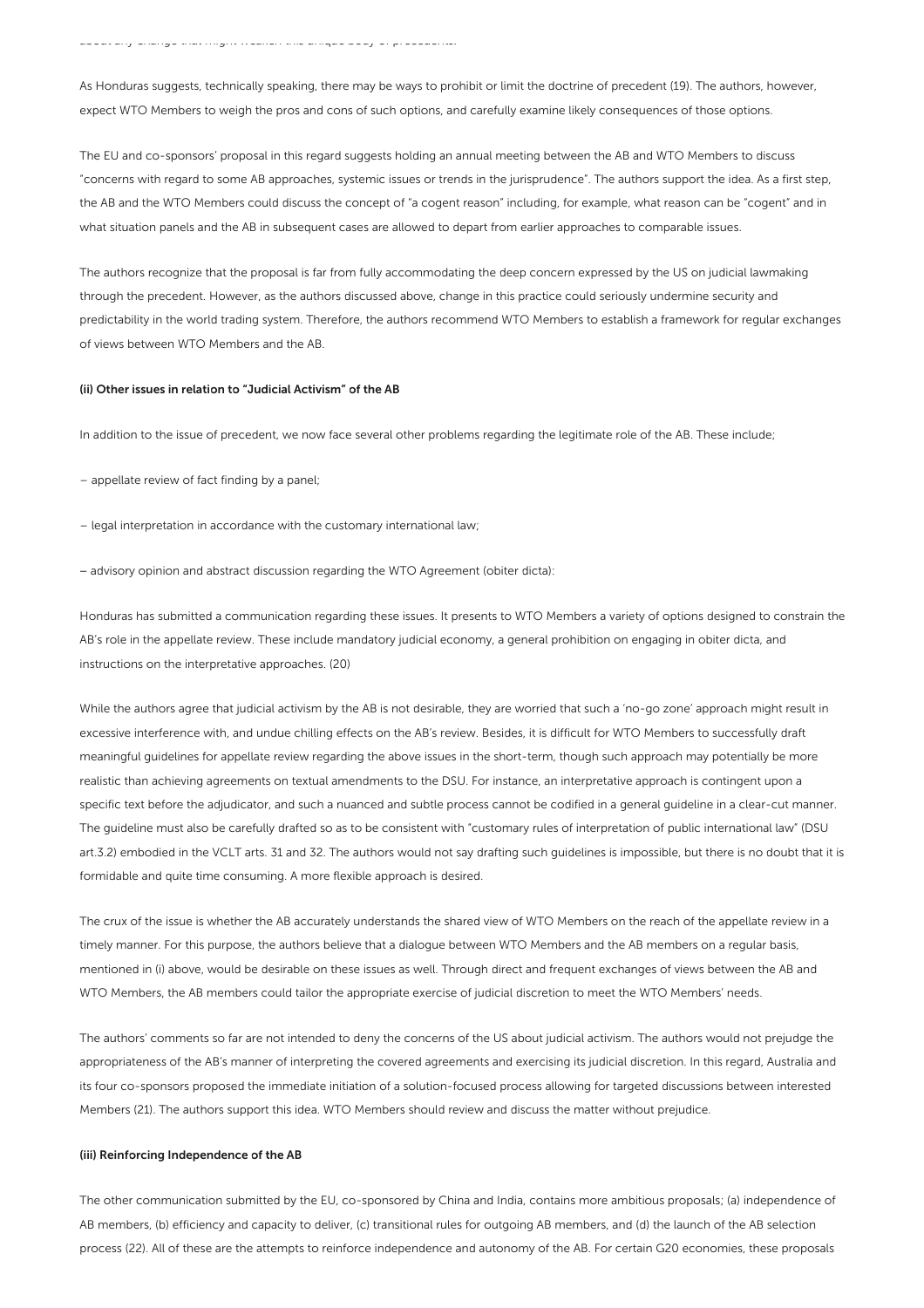would be difficult to accept. While we should be cautious about unduly strengthening political control over the AB in line with the allegations critical of the AB, the authors do not think it appropriate to give the AB more autonomy than it now enjoys. The authors believe that it would not assist in solving the current problems that the DSM faces. To the contrary, it could enlarge discrepancies between WTO Members' positions on this issue. Therefore, the authors do not endorse these proposals.

#### (iv) Mobilizing Stakeholders

As the authors explained above, the most important contribution of the WTO DSM is to ensure security and predictability in the world trading system. There is no doubt that the ultimate beneficiaries of the contribution are business societies acting in the global market because the WTO DSM sustains the environment for their international business by underpinning the making and implementation of commitments. Therefore, the Authors believe that progress is not possible without mobilizing these stakeholders in the discussion of the WTO DSM and the AB. The technical discussion as has been developed in Geneva is necessary but is not sufficient.

For that purpose, the Authors urge the G20 leaders to actively listen to voices from these stakeholders, and closely cooperate with B20 to tackle the problem. It is also recommendable for the leaders to have a dialogue with other fora composed by business leaders, for example, APEC Business Advisory Council (ABAC), which recently emphasized that the integrity of the rule-based WTO trading system including the WTO DSM must be respected. (23)

#### 2. Alternative Approaches: What if the deadlock remains?

#### Background

So far, we have discussed policy options to reform the WTO DSM, focusing on the AB procedures. If WTO Members were to agree on them, the current AB crisis would be resolved. But we should also think of a worst case scenario, where WTO Members cannot reach agreement on how to reform the WTO DSM, or at least not in a timely manner that averts the AB ceasing to function.

#### Art. 25 Arbitration

One option under this worst case scenario is to resort to ADR under DSU article 25 in lieu of appeal (24). WTO Members may have recourse to arbitration in accordance with DSU article 25, and arbitration awards may be enforced. However, arbitration is only an alternative means of dispute resolution. The disputing WTO Members may choose to submit to arbitration certain issues raised in a panel report when one (or all) of them disagree on how the panel resolved them. However, this would not constitute an appeal under the terms of the DSU. This is not mere semantics. In legal proceedings, obviously legal issues matter. Disputing parties in a WTO case may choose to submit to arbitration issues that one of them would have otherwise wanted to appeal, and thereby decline to appeal them. But agreeing to submit those issues to arbitration does not transform arbitration into an appeal process and an arbitration tribunal into an appellate body.

Therefore, if WTO Members are unable to agree to appoint new AB members, that impasse will effectively block the operation of the dispute settlement system for some disputes, and, more likely, for many. Indeed, there will be some Members who will decide not to participate in any alternative solution, whether it is having recourse to DSU article 25 arbitration or any other. It is also quite likely that some Members may accept an alternative solution for some disputes, but they may deem the issues involved too important to their respective interests to waive their right to appeal in other disputes.

The absence of a functioning AB will give some WTO Members the ability to block the adoption of dispute settlement reports, which may not necessarily be unreasonable or amount to obstruction. Indeed, the underlying motives may be quite legitimate.

In any event, DSU article 16.4 provides that panel reports shall be adopted by the DSB "unless a party to the dispute formally notifies the DSB of its decision to appeal or the DSB decides by consensus not to adopt the report". It then adds that "[i]f a party has notified its decision to appeal, the report by the panel shall not be considered for adoption by the DSB until after completion of the appeal". Thus, in the absence of a functioning AB, if a disputing party in a WTO case declines to participate in an alternative solution and files a notice of appeal with the DSB, those proceedings would be blocked.

Does this mean, therefore, that a WTO Member that alleges that another Member has breached its obligations under the WTO would not get redress?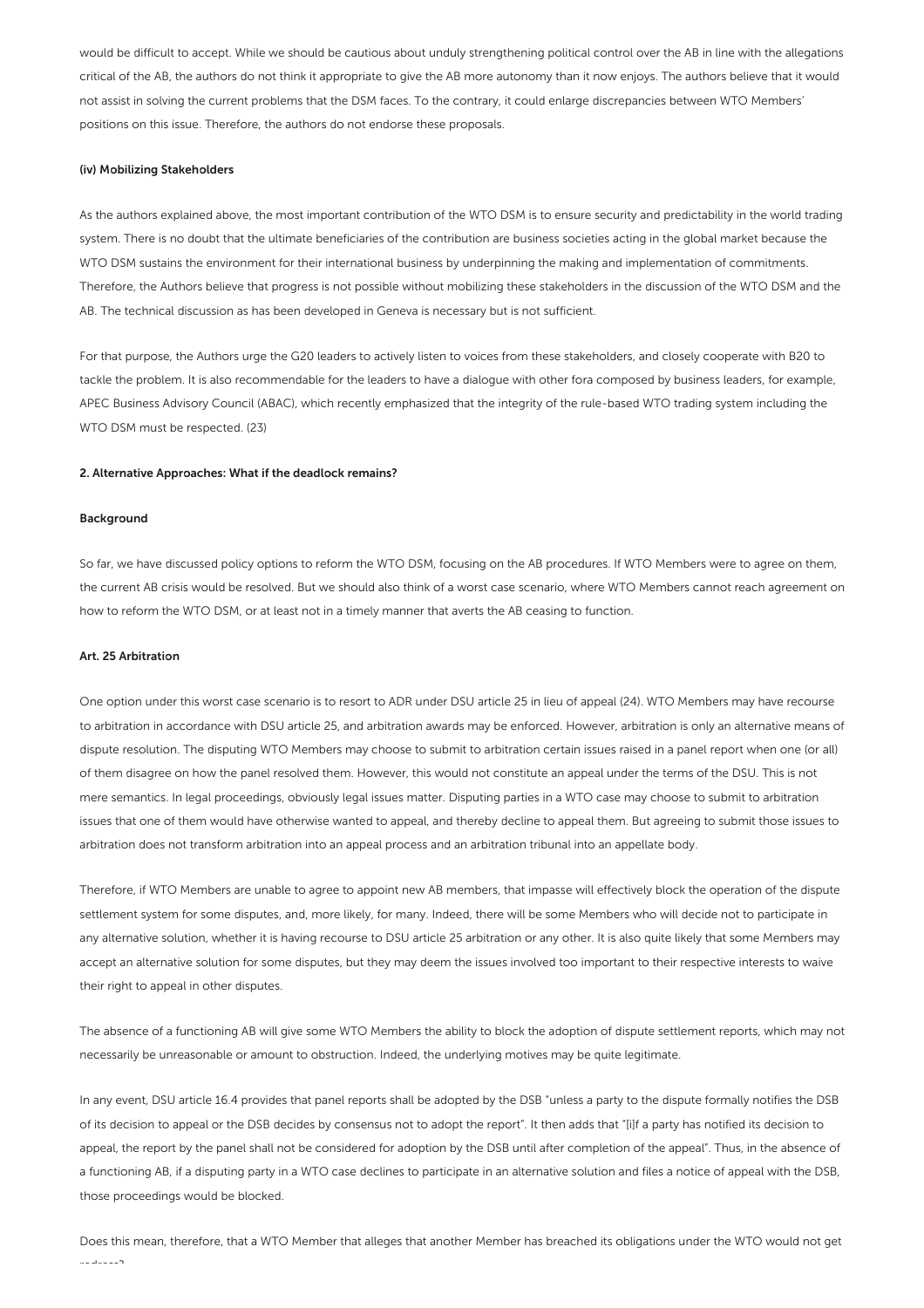#### Countermeasures under general international law

If the DSM were to cease to operate, the WTO Agreements do not provide other means of ensuring that the balance of rights and obligations of WTO Members can be preserved. General international law, however, provides a means of redress if that were to be the case, through the use of countermeasures.

Countermeasures are measures that a State that has been injured by the wrongful act of another State (the responsible State) may take to vindicate its "rights and to restore the legal relationship with the responsible State which has been ruptured by that internationally wrongful act".25 Countermeasures may be taken by an injured State against the responsible State, in order to induce the latter to comply with its international obligations or otherwise reach a mutually acceptable solution. They are temporary because they must be withdrawn once the internationally wrongful act has ceased, and they must be commensurate to the injury suffered. The ILC Articles on State Responsibility provide:

#### Article 49. Object and limits of countermeasures

1. An injured State may only take countermeasures against a State which is responsible for an internationally wrongful act in order to induce that State to comply with its obligations under Part Two.

2. Countermeasures are limited to the non-performance for the time being of international obligations of the State taking the measures towards the responsible State.

3. Countermeasures shall, as far as possible, be taken in such a way as to permit the resumption of performance of the obligations in question.

#### Article 51. Proportionality

### Countermeasures must be commensurate with the injury suffered, taking into account the gravity of the internationally wrongful act and the rights in question.

Countermeasures are not foreign to the WTO. Indeed, the provisions on suspension of concessions regulate the use of countermeasures in the WTO framework. Under the DSU, concessions cannot be suspended unless the DSB has authorized it, and that can only happen after: (a) a panel or an AB report has been adopted; (b) the WTO Member that adopted the offending measures (i.e. the "responsible State") has been given an opportunity to conform those measures to the recommendations of the DSB; and (c) it has failed to do so. However, where that cannot be achieved because a report cannot be adopted due to the AB being unable to function (or there being no AB at all), public international law would not preclude resort to countermeasures in order to restore the balance between Members' rights and obligations (26). In other words, a WTO Member would not be free to breach its WTO obligations without consequence simply because the dispute settlement system is not fully functional.

The US, for instance, has advocated this position, albeit in the framework of the 1947 GATT and the Tokyo Round Codes, where the GATT Contracting Parties were able to block the operation of the dispute settlement process through the positive consensus rule. In 1985, the US increased import duties on certain products from the then European Economic Communities (EEC) in response to discriminatory tariffs granted by the EEC to certain Mediterranean countries that affected US citrus exports and, the US claimed, were illegal under the GATT 1947. Upon proclamation of the increased duties, the US declared: "This action has been necessitated by the unwillingness of the EEC to negotiate a mutually acceptable resolution of this issue". (27)

Moreover, at a GATT Council meeting in 1989, the US insisted on its right to take such action when another GATT Contracting Party impeded the operation of the GATT dispute settlement mechanism:

Wherever it could, the United States would challenge unfair practices under the dispute settlement provisions of the General Agreement or the Tokyo Round Codes, but where other contracting parties prevented or impeded that process or blocked efforts to ensure that their practices were covered by multilateral disciplines, the United States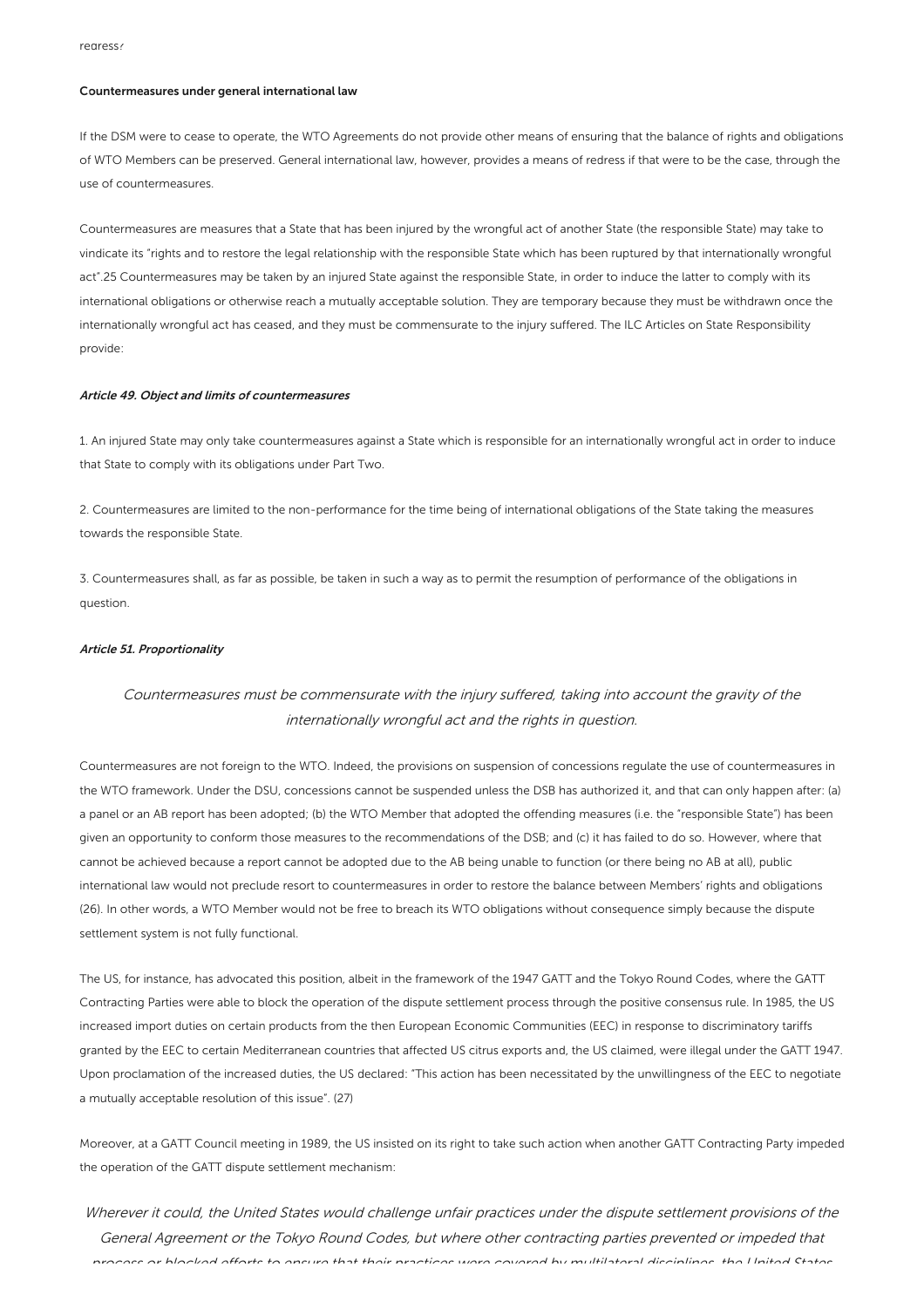process or blocked efforts to ensure that their practices were covered by multilateral disciplines, the United States would act to protect its interests. If such action was considered unilateral, it should be nevertheless recognized as perfectly justifiable, responsive action necessitated by the failure of bilateral or multilateral efforts to address <sup>a</sup> problem. (GATT document C/163, March 16, 1989, p.4.)

Countermeasures, however, should be used sparingly, judiciously and with restraint. As the Air Services Tribunal put it, countermeasures should be a wager on the wisdom, not on the weakness of the other Party:

It goes without saying that recourse to counter-measures involves the great risk of giving rise, in turn, to <sup>a</sup> further reaction, thereby causing an escalation which will lead to <sup>a</sup> worsening of the conflict. Counter-measures therefore should be <sup>a</sup> wager on the wisdom, not the weakness of the other Party. They should be used with <sup>a</sup> spirit of great moderation and be accompanied by <sup>a</sup> genuine effort at resolving the dispute…

(Air Services Agreement Arbitration Award, 1978, p. 445, ¶ 91).

Thus, WTO Members should be mindful of not provoking an escalation of the dispute or to increasing trade tensions by resorting to countermeasures. The right to resort to countermeasures cannot serve as an excuse to circumvent the dispute settlement procedure. For instance, if the AB ceases to be able to operate, and it is clear that there would be no possibility of appeal in a given case, this would not excuse a Member from submitting to dispute settlement nor justify resorting directly to countermeasures instead. The Air Services Tribunal noted that "[u]nder the rules of present-day international law, and unless the contrary results from special obligations arising under particular treaties, notably from mechanism created within the framework of international organisations, each State establishes for itself its legal situation vis-à-vis other States" (Id., p. 443, ¶ 81).

Article 23 of the DSU precludes any WTO Member from making a determination to the effect that a violation has occurred, that benefits have been nullified or impaired or that the attainment of any objective of the covered agreements has been impeded, except through recourse to dispute settlement in accordance with the rules and procedures of the DSU. It requires, as well, that any such determination be consistent with the findings contained in the panel or AB report adopted by the DSB or an arbitration award rendered under the DSU. However, while the DSU regulates countermeasures within the WTO framework, WTO Members have not waived their right to resort to such measures.

By the same token, the right to use countermeasures under international law does not render the provisions of the DSU inapplicable or even irrelevant. First, while general international law provides a remedy to WTO Members through the use of countermeasures if the AB were to become unavailable, it would not otherwise affect WTO Members' rights and obligations under the WTO Agreements, including the DSU, which would remain in force. Indeed, Article 50(2) of the ILC Articles on State Responsibility specifically provides that a State taking countermeasures is not relieved from fulfilling its obligations under any dispute settlement procedure applicable between it and the responsible State, and the DSM would still be available and largely functional. The Commentary to the ILC Articles of State Responsibility makes this very point: "It is a well-established principle that dispute settlement provisions must be upheld notwithstanding that they are contained in a treaty which is at the heart of the dispute and the continued validity or effect of which is challenged". (28)

Of course, securing a positive solution to the dispute could still be achieved (DSU Article 3.7). In fact, the DSU gives preference to a mutually acceptable solution that is consistent with the covered agreements over any other solution, including compliance with adopted reports (Id.). That solution may be found at any time during the dispute settlement proceedings. The disputing parties may be satisfied with the panel report and decide not to appeal. Of course, dispute settlement procedures take time and the appointments may be resolved before the dispute gets to the appeal stage. Thus, an injured WTO Member would be under a continued obligation to submit to dispute settlement under the DSU, and to advance the process as far as possible before imposing countermeasures.

The GATT 1994 and, more specifically, the DSU are also relevant to the question of proportionality. Building on GATT 1994 Article XXIII:2, DSU art. 22.3 establishes the principles and procedures to be followed in determining what concessions or other obligations a WTO Member may suspend (29). These principles and procedures would continue to apply pursuant to Article 50(2) of the ILC Articles on State Responsibility.

A question arises as to whether a dispute settlement panel would accept recourse to international countermeasures as valid in the WTO framework in the circumstances described in this Policy Brief, if the country whose measures were originally found by a WTO panel to be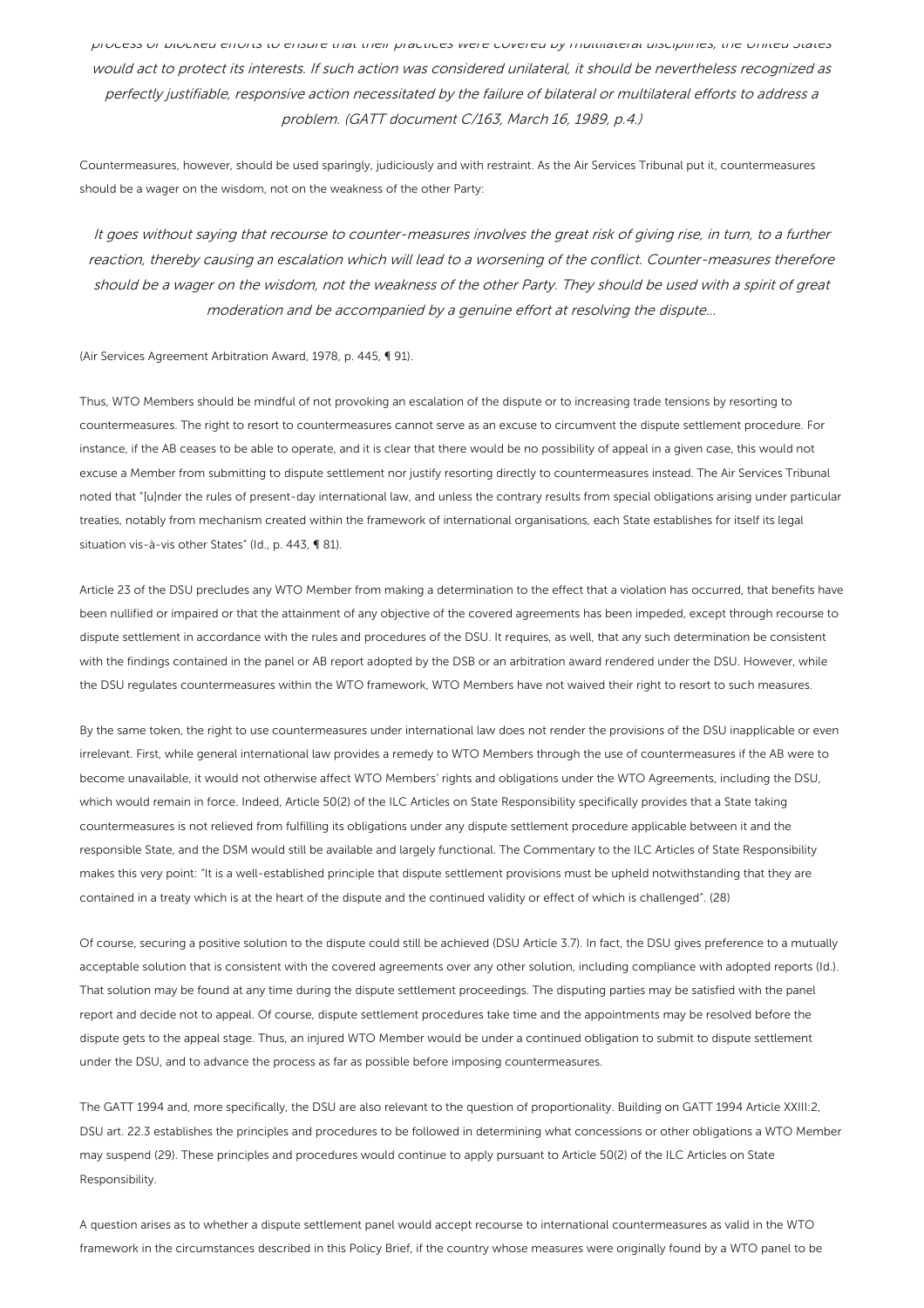inconsistent with the covered agreements were to challenge, in turn, the countermeasures before another WTO panel. That international countermeasures are a legitimate defense under general international law is well established. The difficult question for a WTO panel to decide is whether a WTO panel is confined to the four corners of the WTO Agreements and cannot consider other questions of general international law beyond the customary rules of interpretation of public international law (DSU art. 3.2).

In the authors' view, it would not be so constrained. WTO law is, of course, not isolated from the rest of public international law. The AB has recognized that "WTO panels have certain powers that are inherent in their adjudicative function" and 'that panels have "a margin of discretion to deal, always in accordance with due process, with specific situations that may arise in a particular case and that are not explicitly regulated'" (30). However, if it were to find that international countermeasures are WTO inconsistent, even in the circumstances where a breach of the WTO Agreements has been found, the offending measures remain in effect and the dispute settlement mechanism has been blocked, the WTO Member that imposed countermeasures notify to the DSB its decision to appeal the report and the proceeding would be equally blocked. Hopefully, as noted above, both Members concerned would act judiciously and with restraint, and there would be no further escalation of the matter, especially since a new balance – albeit not nearly an ideal one – would have been struck. It is to be noted that a similar situation could have been brought before a GATT 1947 panel, but it was not. Where the GATT Contracting Parties resorted to these types of measures during the GATT 1947 days, the matters were ultimately resolved and did not escalate further. If it comes to that in future, hopefully the outcome would be no different.

1 Average days between notice of appeal and AB Report Circulation. Source: WorldTradeLaw.net (http://worldtradelaw.net/).

2 2018 Trade Policy Agenda and 2017 Annual Report of the President of the United States on the Trade Agreements Program 22–24 (2018).

3 DSB, Minutes of Meeting Held in the Centre William Rappard on 23 May 2016, ¶6.4, WT/DSB/M/379 (Aug. 29, 2016). See also AB Report, Argentina – Measures Relating to Trade in Goods and Services, ¶¶ 6.85 ff., WT/DS453/AB/R (Apr. 14, 2016).

4 2018 Trade Policy Agenda, supra note 2, at 28.

5 Rule 15 of Working Procedures for Appellate Review (WT/AB/WP/6, Aug. 16, 2010) provides as following: "A person who ceases to be a Member of the AB may, with the authorization of the AB and upon notification to the DSB, complete the disposition of any appeal to which that person was assigned while a Member, and that person shall, for that purpose only, be deemed to continue to be a Member of the AB."

6 2018 Trade Policy Agenda, supra note 2, at 25–26.

7 See the items in the References.

8 Communication from The European Union, China, Canada, India, Norway, New Zealand, Switzerland, Australia, Republic of Korea, Iceland, Singapore and Mexico to the General Council, WT/GC/W/752 (Nov. 26, 2018).

9 Fostering a Discussion on the Functioning of the AB: Communication from Honduras, WT/GC/W/759 (Jan. 21, 2019).

10 Id.

11 WT/GC/W/752, supra note 88.

12 WT/GC/W/759, supra note 9.

13 Id.

14 AB Report, China – Measures Affecting Trading Rights and Distribution Services for Certain Publications and Audiovisual Entertainment Products, ¶¶ 177-178, WT/DS363/AB/R (Dec. 21, 2009); AB Reports, China - Measures Affecting Imports of Automobile Parts, ¶ 225, WT/DS339/AB/R, WT/DS340/AB/R, WT/DS342/AB/R (Dec. 15, 2008).

15 AB Report, India – Certain Measures Relating to Solar Cells and Solar Modules, ¶¶ 5.156– 5.153, WT/DS456/AB/R (Sept. 16, 2016).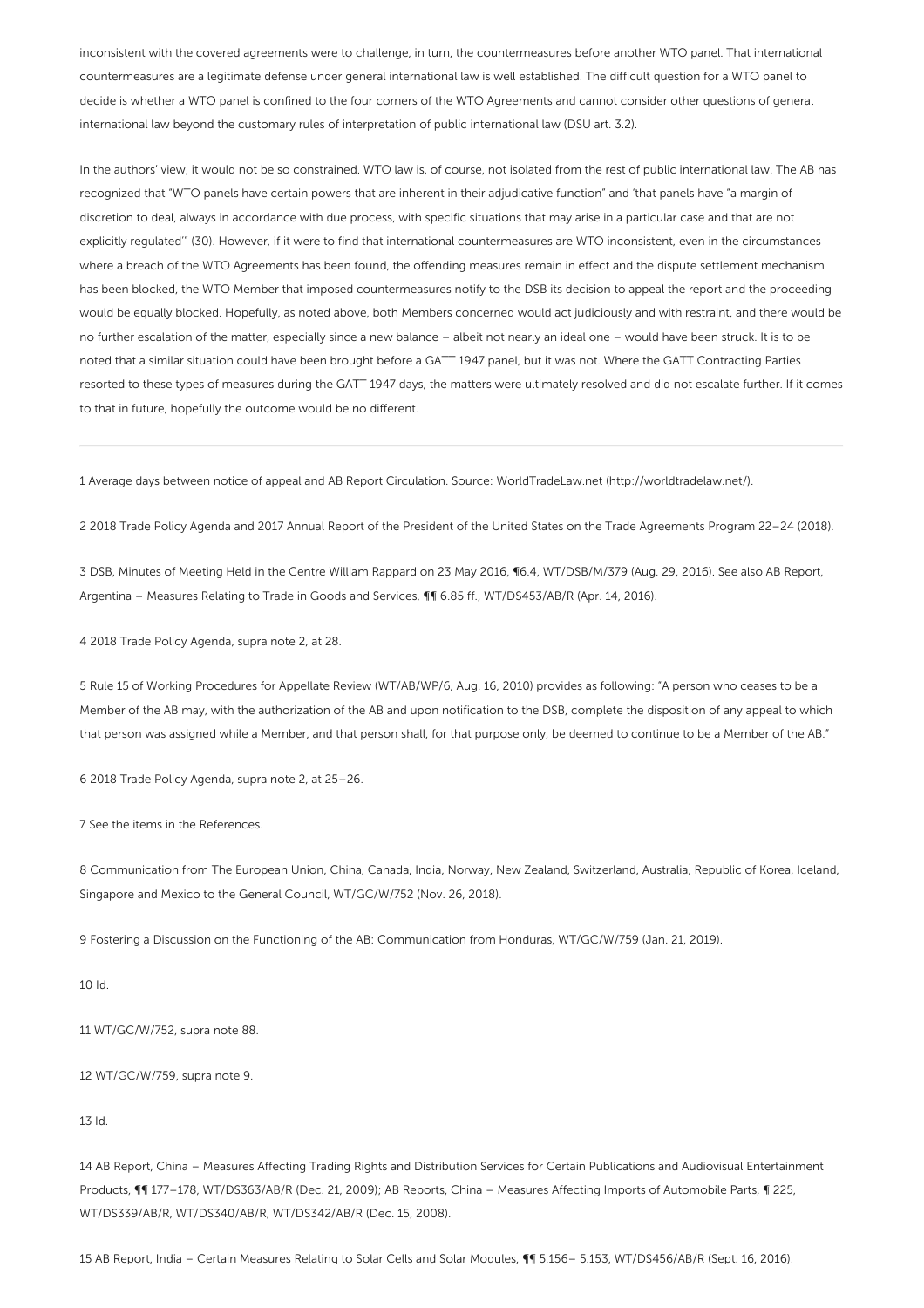16 U.S.: WTO AB rulings should not be considered precedent, INSIDE US TRADE, Dec. 25, 2018, at 8.

17 AB Report, United States – Final Anti-Dumping Measures on Stainless Steel from Mexico, ¶¶ 160–161, WT/DS344/AB/R (Apr. 30, 2008).

15 AB Report, India – Certain Measures Relating to Solar Cells and Solar Modules, ¶¶ 5.156– 5.153, WT/DS456/AB/R (Sept. 16, 2016).

18 Panel Report, United States – Sections 301-310 on the Trade Act of 1974, ¶¶ 7.73–7.77, WT/DS152/R (Dec. 22, 1999).

19 Communication from Honduras, Fostering a Discussion on the Functioning of the AB: Addressing the Issue of Precedent, WT/GC/W/761 (Feb. 4, 2019).

20 Communication from Honduras, Fostering a Discussion on the Functioning of the AB: Addressing the Issue of Alleged Judicial Activism by the AB, WT/GC/W/760 (Feb. 4, 2019).

21 Communication from Australia, Singapore, Costa Rica, Canada and Switzerland to the General Council, Adjudicative Bodies: Adding to or Diminishing Rights or Obligation under the WTO Agreement, WT/GC/W/754/Rev.2 (Dec. 11, 2018).

22 Communication from the European Union, China and India to the General Council, WT/GC/W/753 (Nov. 26, 2018).

23 See PECC (2018), p.16.

24 See, for instance, Foltea (2018), p.2.

25 ILC Articles on State Responsibility, Commentary to Part Three, Chapter II, para.(1), p. 324

26 Mavroidis argues that "Article 23(2) DSU imposes an unambiguous obligation on all WTO members to submit their disputes to WTO panels; as a consequence, countermeasures remain an option in the WTO only to the extent that they are multilaterally authorized by the WTO" (footnote omitted). He assumes, though, that the dispute settlement mechanism is fully functional. Mavroidis admits that the WTO agreements are not a self-contained regime that is isolated from general international law, and that "[t]o the extent, consequently, that the WTO regime does not provide for specific remedies, the ILC codification [i.e. the ILC Articles on State Responsibility] is relevant." Mavroidis (2000), pp. 765–766. That would be the case if the AB were to cease to operate: there would no longer be a specific remedy and recourse to countermeasures would not be precluded.

27 Memorandum of June 20, 1985, Determination under Section 301 of the Trade Act of 1974, Proclamation 5354, 50 Fed. Reg. 26, 143 (1985).

28 ILC Articles on State Responsibility, Commentary to Article 50, para. (13), p.338.

29 "Suspension of concessions or other obligations" is the language used by the DSU to refer to international countermeasures, in their regulated form within the WTO framework.

30 Mexico – Tax Measures on Soft Drinks and Other Beverages, Report of the AB, WT/DS308/AB/R, 6 March 2006, para. 45.

#### References

• APEC Business Advisory Council (2018), "Digitization and Innovation: Advanced Social Harmony." Report to the APEC Leaders, Papua New Guinea, 2018.

• A Fabry, Elvire (2018), "Saving the WTO AB or Returning to the Wild West of Trade?" Jacques Delors Institute Policy Paper No.225,

• Foltea, Mariana (2018), "Options for breaking the WTO AB deadlock", International Centre for Trade and Sustainable Development, Opinoin.

• Hillman, Jennifer (2018) "Three Approaches to Fixing the World Trade Organization's AB: The Good, the Bad and the Ugly?" Institute of